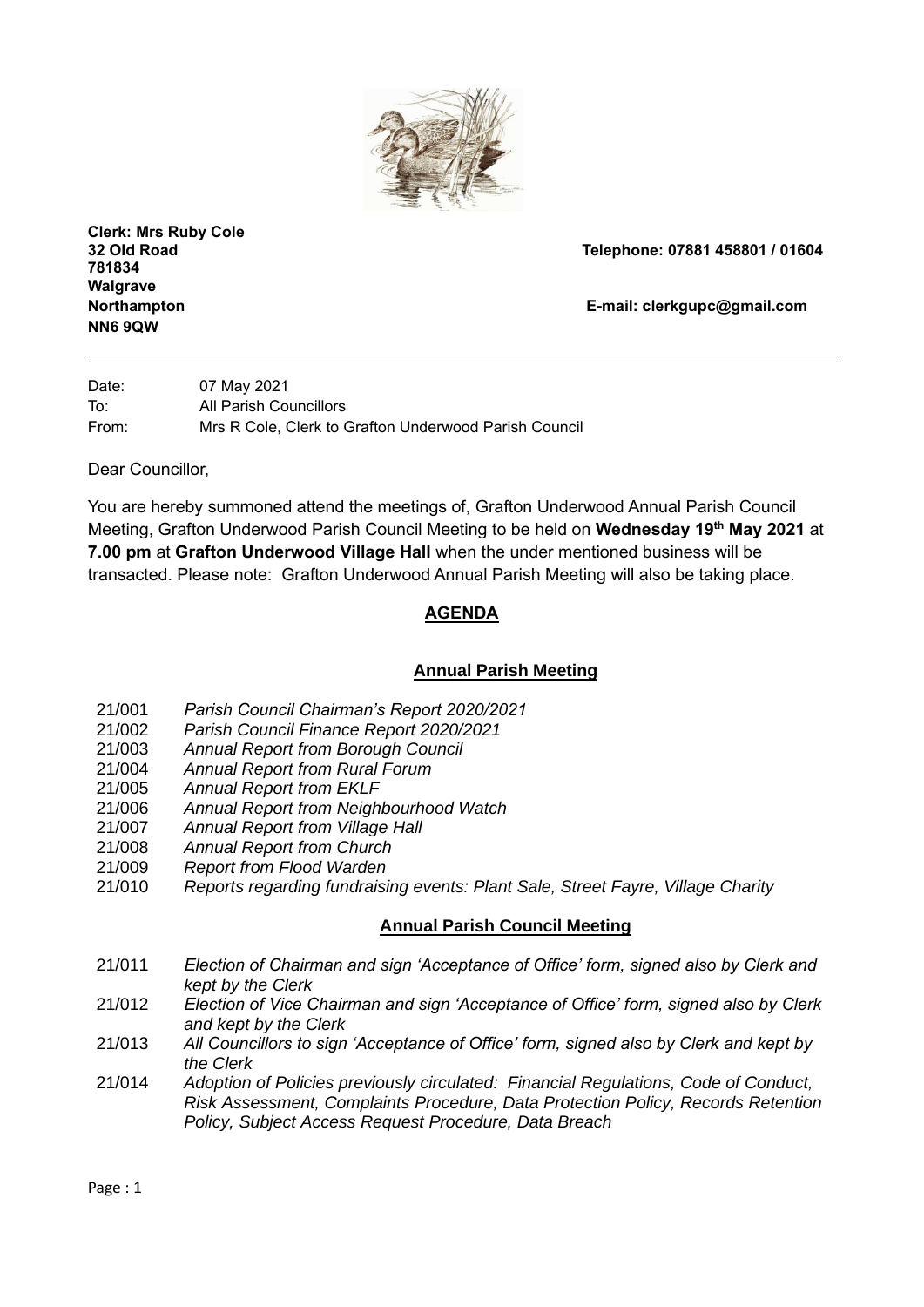## **Parish Council Meeting**

- 21/015 **Apologies:** *To receive and approve apologies for absence*
- 21/016 **Public address to the council:** *Members of the public are invited to address the council. The session will last for a maximum of 15 minutes with any individual contribution lasting a maximum of 3 minutes. Members of the public should address their representation through the chairman of the meeting*.
- 21/017 **Minutes of the last meeting:** *To receive and approve for signature the minutes of the meeting held on Wednesday 17 th February 2021 & Extraordinary meeting held on Monday 8th March 2021*
- 21/018 **To receive declarations of interest under the Council's Code of Conduct related to business on the agenda:** *Members should disclose any interests in the business to be discussed and are reminded that the disclosure of a Disclosable Pecuniary Interest will require that the member withdraws from the meeting room during the transaction of that item of business*).
- 21/019 **Review Actions Outstanding:** *To receive reports on actions outstanding from previous minutes*

#### 21/020 **Correspondence:**

- **a.** *Email received 22/04/2021- from resident enquiring if permission is required to paint his fence which borders his garden and public right of way. To note: Council responded with no concern but to contact Boughton Estates if further assurance was required*
- **b.** *Email 04/05/21 - Greenbelt UK Greenbelt festival will not be happening at Boughton House this year*
- **c.** *Email 05/05/21 - Samuel Stephens submitted a planning application recently that was withdrawn on the grounds of the design befitting of the local area. He is requesting a local design guide for reference in order to ensure the design protects or enhances the local architecture*
- 21/021 **New Parishioners:** *To note any new parishioners and deliver welcome pack*
- 21/022 **Defibrillator:** *To discuss dates for defibrillator training organised by East Midlands Ambulance Service*
- 21/023 **Information Commissioner's Office (ICO):** *Email circulated to councillors 21/04/2021 regarding the appointment and fee of £10 a year for a DPO (Data Protection Officer). To also note fee for last year has not been allocated as per ICO*
- 21/024 **Delegation of Authority:** *Due to periods in-between meetings Council to agree to delegation of authority to the Clerk where appropriate*
- 21/025 **Insurance:** *Quotes from BHIB for £207.09 and Zurich for £167.44 circulated to councillors 29/04/2021 for renewal 01/06/2021*
- 21/026 **HMRC**: *Email circulated to councillors 15/04/21 regarding information required for employees dating back to 2017. Clerk emailed previous clerk 19/04/21 for further information. No response received at time of writing. Council to discuss way forward*
- 21/027 **Website:** *To discuss options regarding website as current website inaccessible*
- 21/028 **Covid 19:** *To note updates being continually provided by NCalc*
- 21/029 **Elections**: *Notification received from North Northamptonshire Council 16/04/2021 that Grafton Underwood Parish Council would not be having an election 6th May 2021*